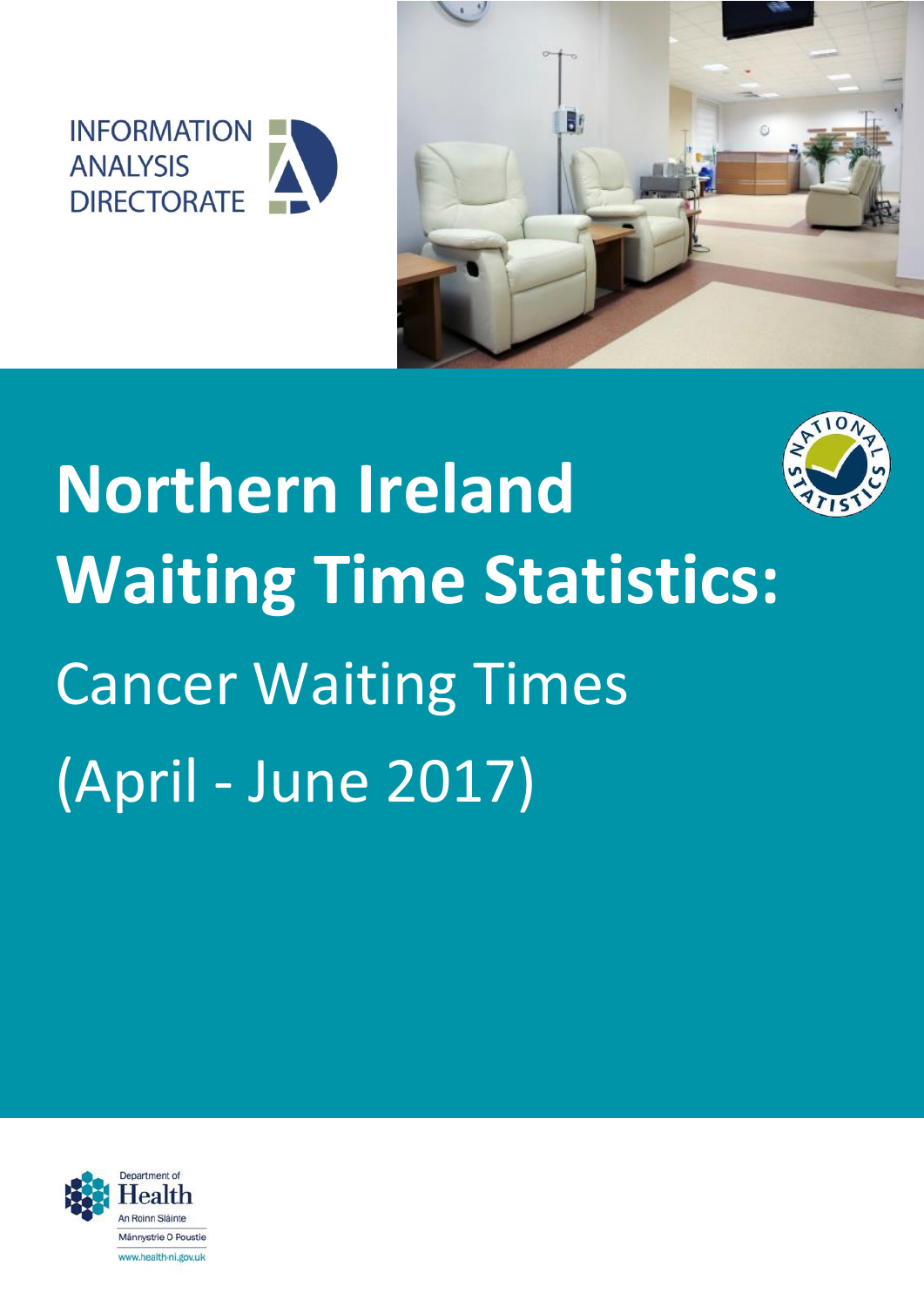# **READER INFORMATION\_\_\_\_\_\_\_\_\_\_\_\_\_\_\_\_\_\_\_\_\_\_\_\_**

| <b>Purpose:</b>                                  | This publication presents information on waiting times for cancer services at<br>hospitals in Northern Ireland during April, May and June 2017 and reports on the<br>performance of Health and Social Care (HSC) Trusts in Northern Ireland, against<br>the draft 2017/18 Ministerial Target for cancer care services, which states that:                                   |
|--------------------------------------------------|-----------------------------------------------------------------------------------------------------------------------------------------------------------------------------------------------------------------------------------------------------------------------------------------------------------------------------------------------------------------------------|
|                                                  | "From April 2017, all urgent breast cancer referrals should be seen within 14<br>days; at least 98% of patients diagnosed with cancer should receive their first<br>definitive treatment within 31 days of a decision to treat; and at least 95% of<br>patients urgently referred with a suspected cancer should begin their first<br>definitive treatment within 62 days." |
|                                                  | All data are presented by Health and Social Care Trust and, where applicable,<br>by tumour site.                                                                                                                                                                                                                                                                            |
| <b>Statistical Quality</b>                       | The 'Cancer Waiting Times Publication – Supporting Documentation' booklet<br>details the technical guidance, definitions, as well as notes on how to use the data<br>contained within this statistical release. This booklet is available to view or<br>download from the following link:<br>https://www.health-ni.gov.uk/articles/cancer-waiting-times                     |
| <b>Internet address</b>                          | https://www.health-ni.gov.uk/topics/doh-statistics-and-research                                                                                                                                                                                                                                                                                                             |
| <b>Authors</b>                                   | Jennifer Lynn, Jennifer McCrea & Siobhán Morgan                                                                                                                                                                                                                                                                                                                             |
| <b>Publication Date</b>                          | Thursday 28th September 2017                                                                                                                                                                                                                                                                                                                                                |
| <b>Reporting Period</b>                          | $1st$ April 2017 – 30 <sup>th</sup> June 2017                                                                                                                                                                                                                                                                                                                               |
| <b>Issued by</b>                                 | Hospital Information Branch,<br>Information & Analysis Directorate,<br>Department of Health,<br><b>Stormont Estate</b><br>Belfast, BT4 3SQ                                                                                                                                                                                                                                  |
| <b>Target audience</b>                           | Department of Health (DoH), Chief Executives of the Board and Trusts in Northern<br>Ireland, health care professionals, academics, Health & Social Care stakeholders,<br>media and general public.                                                                                                                                                                          |
| <b>Contact Information</b><br>and further copies | statistics@health-ni.gov.uk                                                                                                                                                                                                                                                                                                                                                 |
| <b>Price</b>                                     | Free                                                                                                                                                                                                                                                                                                                                                                        |
| <b>Copyright</b>                                 | This publication is Crown copyright and may be reproduced free of charge in any<br>format or medium. Any material used must be acknowledged, and the title of the<br>publication specified.                                                                                                                                                                                 |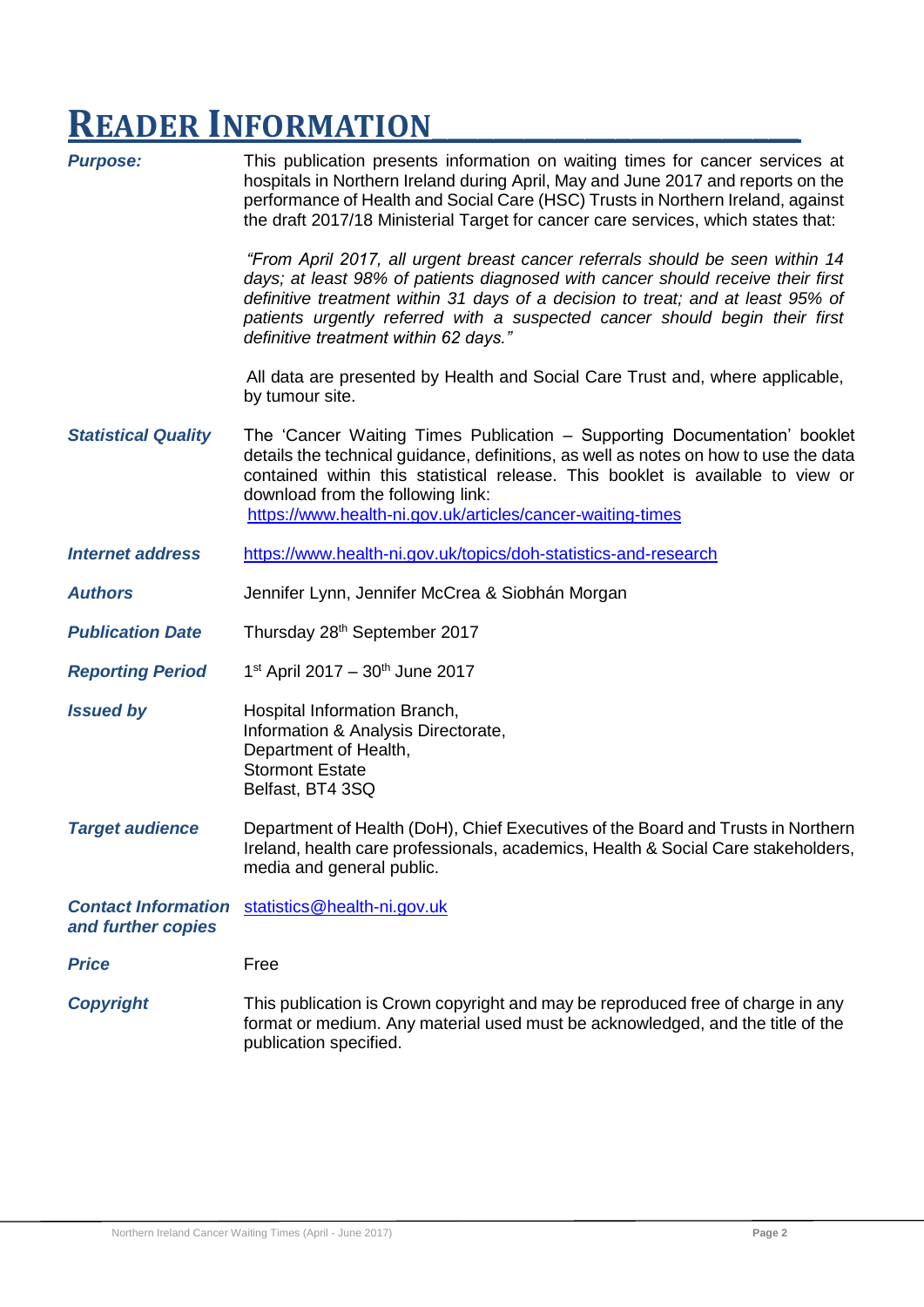## **62 Day Ministerial Target At least 95% of patients should begin their first treatment for cancer within 62 days following an urgent GP referral for suspect cancer.**

In June 2017, 387 patients commenced their first treatment for cancer following an urgent GP referral for suspect cancer, compared with 394 in May 2017, and 385 in June 2016 (Table 3).



The Ministerial target was not met.

In June 2017, 69.0% of patients commenced their first treatment for cancer within 62 days of an urgent GP referral for suspect cancer, compared with 67.5% in May 2017 and 71.9% during June 2016 (Table 3).

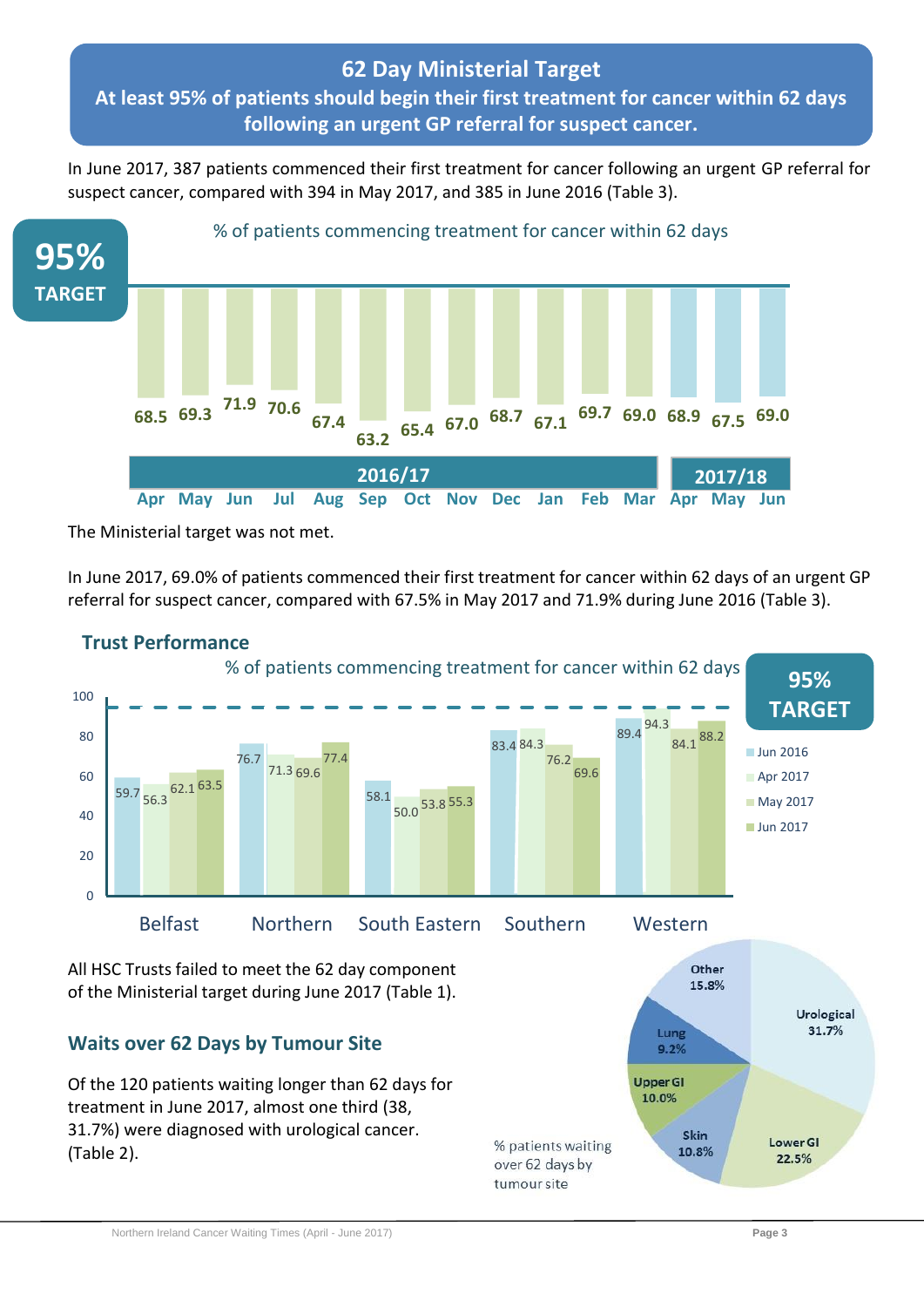## **31 Day Ministerial Target**

**At least 98% of patients diagnosed with cancer should receive their first definitive treatment within 31 days of a decision to treat.**

In June 2017, 874 patients commenced their first treatment for cancer following a decision to treat, compared with 849 in May 2017 and 857 during June 2016. (Table 6).



The Ministerial target was not met.

In June 2017, 94.5% of patients were treated within 31 days compared with 92.7% in May 2017 and 93.2% during June 2016 (Table 6).



#### **Trust Performance**

During June 2017, the Southern and Western HSC Trusts achieved the 98% Ministerial target, with Western having all patients treated within 31 days following a decision to treat. The Belfast, Northern and South Eastern Trusts failed to achieve the target (Table 4).

#### **Waits over 31 Days by Tumour Site**

Of the 48 patients waiting longer than 31 days in June 2017, almost half (21, 43.8%) were diagnosed with urological cancer (Table 5).

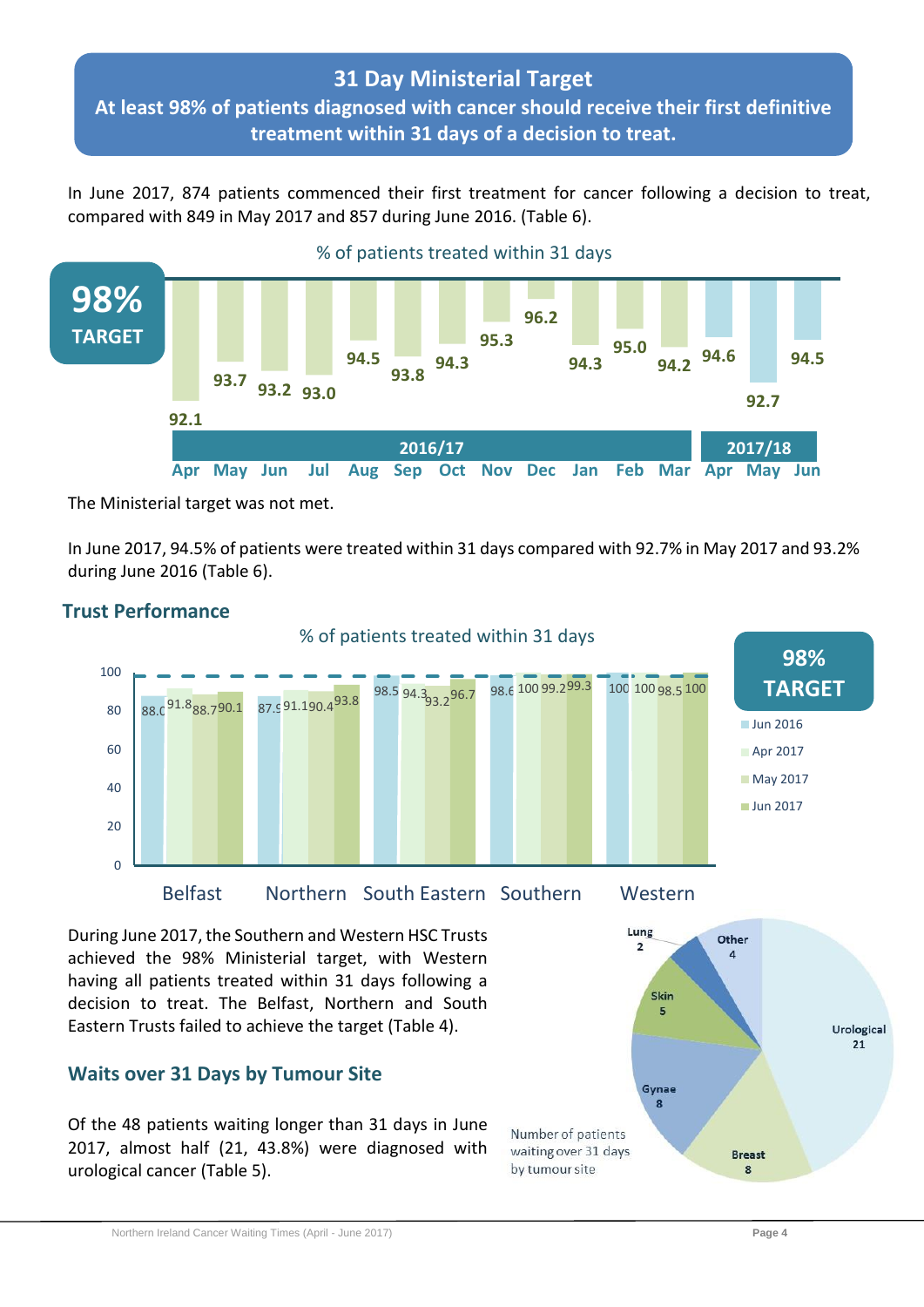# **14 Day Ministerial Target All urgent breast cancer referrals should be seen within 14 days.**

In June 2017, 1,329 patients were first seen by a breast cancer specialist following an urgent referral for suspect breast cancer, compared with 1,239 in May 2017 and 1,433 during June 2016 (Table 8).



The Ministerial target was not met.

In June 2017, 85.6% of patients were first seen within 14 days, compared with 87.4% in May 2017 and 63.9% during June 2016 (Table 8).



# **2015/16 Trust Performance**

Across HSC Trusts, the South Eastern and Western Trusts met the 14 Day Ministerial target during all three months in the quarter, with all patients seen within 14 days. Belfast Trust met the target during April and May 2017. Northern and Southern Trusts failed to meet the target during all three months of the quarter. (Table 7).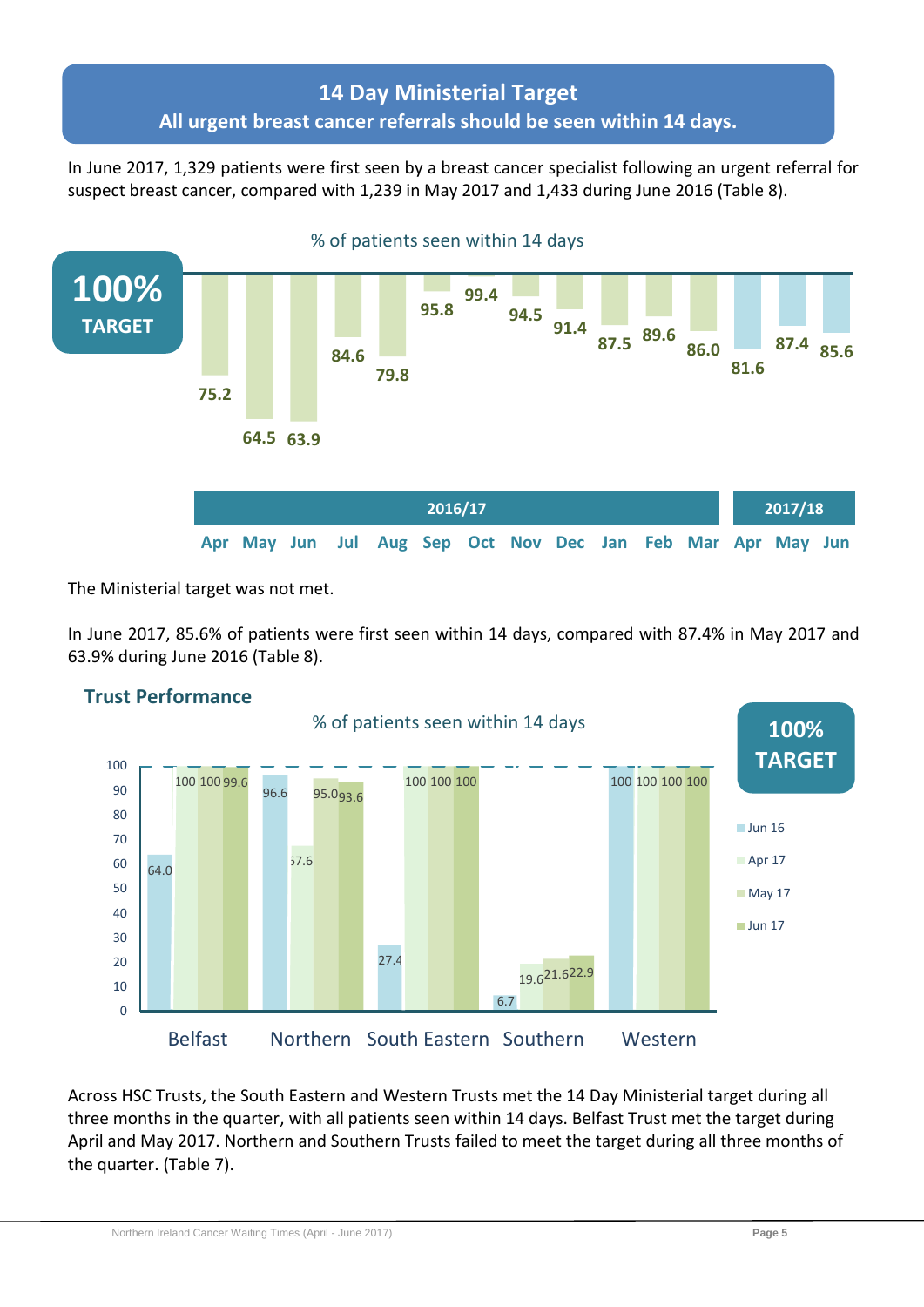#### **Breast cancer referrals**

Information in this section relates to the number of referrals received by HSC Trusts for suspect breast cancer. This information is sourced from the Patient Administration System via the HSC Data Warehouse.

Readers should note that these data are not National Statistics but have been validated and quality assured by HSC Trusts prior to publication. Currently the Department is in the process of refining validation processes for these data, which should therefore be treated with caution. However, they have been published to help provide users with some contextual information in relation to the Ministerial Target relating to breast cancer waiting times.

#### **New Suspect Breast Cancer Referrals**

In June 2017, 1,940 new referrals for suspect breast cancer were received, this compares with 1,952 in May 2017 and 1,683 in April 2017. Referrals for suspect cancer can be for advice, assessment or both.

#### **New Urgent Suspect Breast Cancer Referrals**

Of those new referrals for suspect breast cancer in June 2017, 1,398 (72.1%) were classified as urgent.

Approximately seven out of ten referrals received across Northern Ireland each month during the first quarter of 2017/18 were urgent referrals.



#### Number of New Referrals Received For Suspect Breast Cancer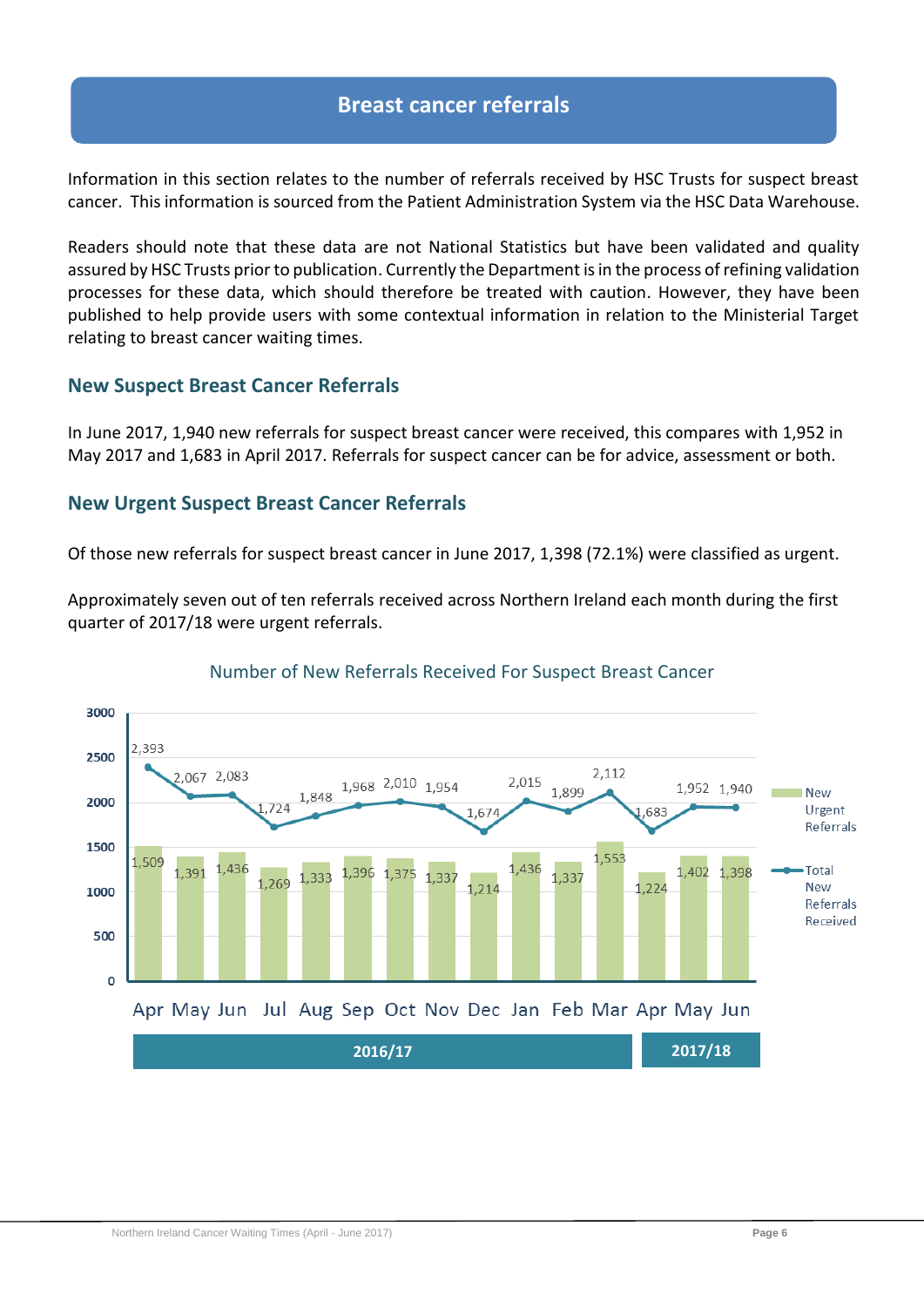# **Additional Tables**

**Table 1: Number of patients who commenced first treatment following an urgent GP referral for suspect cancer, in Northern Ireland (April - June 2017) 1**

|                  | <b>Total treated</b> |                    |             |             | <b>Treated within 62 days</b><br>from receipt of referral |             |             | % treated within 62 days |                          |  |
|------------------|----------------------|--------------------|-------------|-------------|-----------------------------------------------------------|-------------|-------------|--------------------------|--------------------------|--|
| <b>HSC Trust</b> | <b>Apr</b><br>2017   | <b>May</b><br>2017 | Jun<br>2017 | Apr<br>2017 | <b>May</b><br>2017                                        | Jun<br>2017 | Apr<br>2017 | <b>May</b><br>2017       | Jun <sub>1</sub><br>2017 |  |
| Belfast          | 99.5                 | 97.5               | 109.5       | 56.0        | 60.5                                                      | 69.5        | 56.3%       | 62.1%                    | 63.5%                    |  |
|                  |                      |                    |             |             |                                                           |             |             |                          |                          |  |
| Northern         | 50.5                 | 62.5               | 57.5        | 36.0        | 43.5                                                      | 44.5        | 71.3%       | 69.6%                    | 77.4%                    |  |
| South Eastern    | 63.0                 | 98.5               | 89.5        | 31.5        | 53.0                                                      | 49.5        | 50.0%       | 53.8%                    | 55.3%                    |  |
| Southern         | 51.0                 | 63.0               | 62.5        | 43.0        | 48.0                                                      | 43.5        | 84.3%       | 76.2%                    | 69.6%                    |  |
| Western          | 61.0                 | 72.5               | 68.0        | 57.5        | 61.0                                                      | 60.0        | 94.3%       | 84.1%                    | 88.2%                    |  |
| Northern Ireland | 325                  | 394                | 387         | 224         | 266                                                       | 267         | 68.9%       | 67.5%                    | 69.0%                    |  |

Source: Cancer Patient Pathway System (CaPPS)

<sup>1</sup>Refer to Explanatory Notes – Points 1-5.

#### **Table 2: Number of patients who commenced first treatment following an urgent GP referral for suspect cancer, by tumour site (April - June 2017) 2**

|                    | <b>Total treated</b> |            |                 | <b>Treated within 62 days</b><br>from receipt of referral |            |                | % treated within 62 days |            |                  |
|--------------------|----------------------|------------|-----------------|-----------------------------------------------------------|------------|----------------|--------------------------|------------|------------------|
|                    | <b>Apr</b>           | <b>May</b> | Jun             | Apr                                                       | <b>May</b> | Jun            | Apr                      | <b>May</b> | Jun <sub>1</sub> |
| <b>Cancer Type</b> | 2017                 | 2017       | 2017            | 2017                                                      | 2017       | 2017           | 2017                     | 2017       | 2017             |
| <b>Brain/CNS</b>   | 0                    |            |                 |                                                           |            | 0              |                          |            |                  |
| <b>Breast</b>      | 58                   | 72         | 87              | 56                                                        | 72         | 85             | 96.6%                    | 100.0%     | 97.7%            |
| Gynae              | 18                   | 30         | 23              | 15                                                        | 12         | 13             | 83.3%                    | 40.0%      | 56.5%            |
| Haematological     | 20                   | 12         | 13              | 14                                                        |            | 10             | 70.0%                    | 58.3%      | 76.9%            |
| Head/Neck          | 11                   | 16         | 9               | 8                                                         | 9          | 5              | 72.7%                    | 56.3%      | 55.6%            |
| Lower GI           | 35                   | 44         | 50              | 19                                                        | 19         | 23             | 54.3%                    | 43.2%      | 46.0%            |
| Lung               | 19                   | 23         | 30 <sub>l</sub> | 9                                                         | 18         | 19             | 47.4%                    | 78.3%      | 63.3%            |
| Sarcomas           | 0                    |            |                 | 0                                                         |            |                |                          | 100.0%     | 100.0%           |
| Skin               | 58                   | 72         | 69              | 51                                                        | 52         | 56             | 87.9%                    | 72.2%      | 81.2%            |
| Upper GI           | 28                   | 23         | 20              | 11                                                        | 17         | 8              | 39.3%                    | 73.9%      | 40.0%            |
| Urological         | 74                   | 95         | 82              | 38                                                        | 56         | 44             | 51.4%                    | 58.9%      | 53.7%            |
| Other              | 4                    | 6          | 3               | 3                                                         | 3          | 3 <sub>l</sub> | 75.0%                    | 50.0%      | 100.0%           |
| Northern Ireland   | 325                  | 394        | 387             | 224                                                       | 266        | 267            | 68.9%                    | 67.5%      | 69.0%            |

Source: Cancer Patient Pathway System (CaPPS)

<sup>2</sup>Refer to Explanatory Notes – Points 1-6.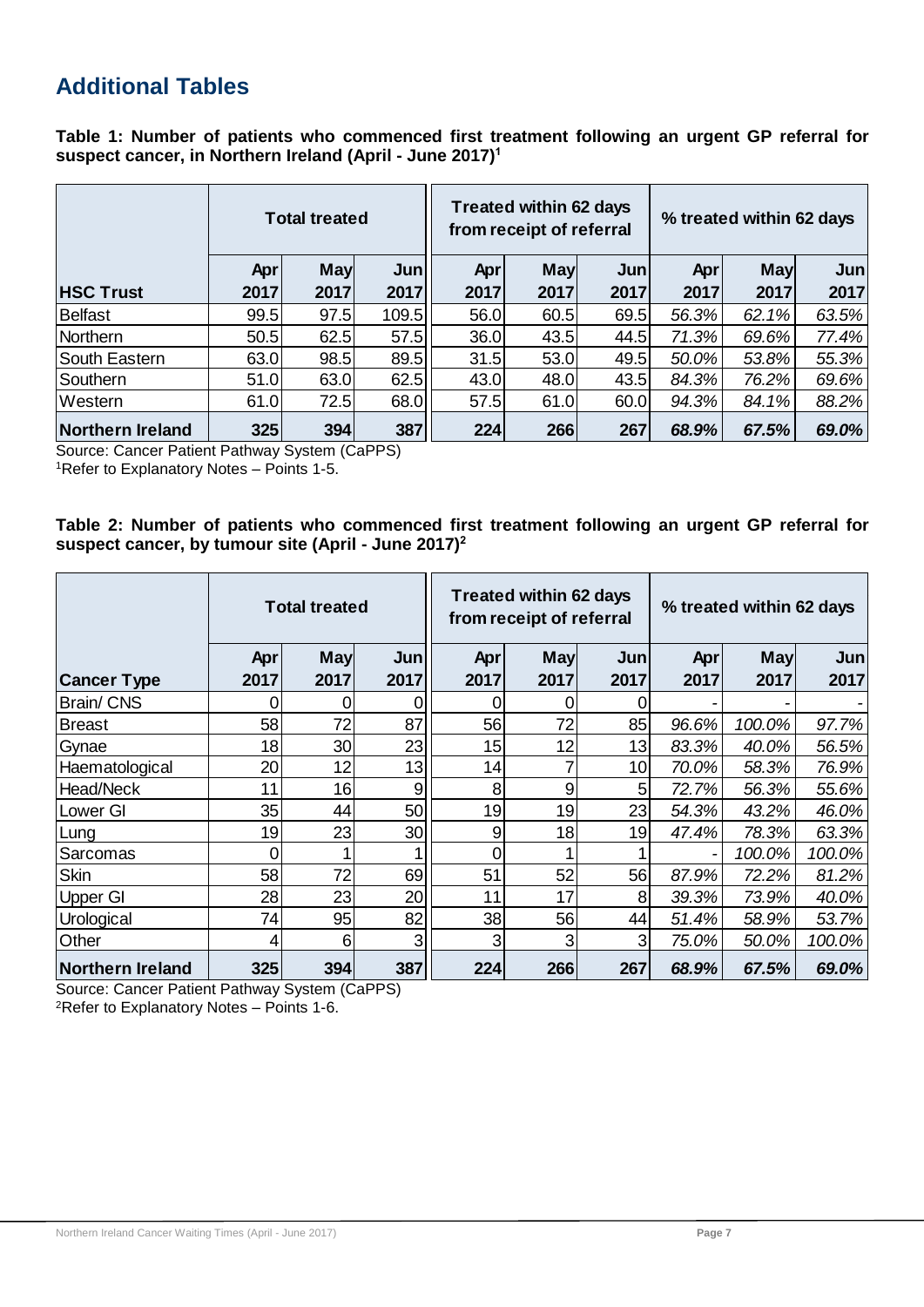**Table 3: Number of patients who commenced first treatment following an urgent GP referral for suspect cancer, in Northern Ireland (April 2016 – June 2017) 3**

| <b>Month</b>     | <b>Total Treated</b> | <b>Treated within 62</b><br>days from receipt of<br>referral | % treated within 62<br>days |
|------------------|----------------------|--------------------------------------------------------------|-----------------------------|
| April 2016       | 327                  | 224                                                          | 68.5%                       |
| May 2016         | 336                  | 233                                                          | 69.3%                       |
| June 2016        | 385                  | 277                                                          | 71.9%                       |
| <b>July 2016</b> | 313                  | 221                                                          | 70.6%                       |
| August 2016      | 371                  | 250                                                          | 67.4%                       |
| September 2016   | 370                  | 234                                                          | 63.2%                       |
| October 2016     | 350                  | 229                                                          | 65.4%                       |
| November 2016    | 382                  | 256                                                          | 67.0%                       |
| December 2016    | 339                  | 233                                                          | 68.7%                       |
| January 2017     | 377                  | 253                                                          | 67.1%                       |
| February 2017    | 360                  | 251                                                          | 69.7%                       |
| March 2017       | 339                  | 234                                                          | 69.0%                       |
| April 2017       | 325                  | 224                                                          | 68.9%                       |
| May 2017         | 394                  | 266                                                          | 67.5%                       |
| June 2017        | 387                  | 267                                                          | 69.0%                       |

Source: Cancer Patient Pathway System (CaPPS)

<sup>3</sup>Refer to Explanatory Notes – Points 1-5 & 7

| Table 4: Number of patients who commenced first treatment, for all cancers in HSC Trusts in Northern |  |
|------------------------------------------------------------------------------------------------------|--|
| Ireland (April - June 2017) $4$                                                                      |  |

|                  | <b>Total treated</b> |            |      | Treated within 31 days of<br>a decision to treat |            |      | % treated within 31 days |            |                  |
|------------------|----------------------|------------|------|--------------------------------------------------|------------|------|--------------------------|------------|------------------|
|                  | <b>Apr</b>           | <b>May</b> | Jun  | Apr                                              | <b>May</b> | Jun  | Apr                      | <b>May</b> | Jun <sub>l</sub> |
| <b>HSC Trust</b> | 2017                 | 2017       | 2017 | 2017                                             | 2017       | 2017 | 2017                     | 2017       | 2017             |
| Belfast          | 291                  | 346        | 364  | 267                                              | 307        | 328  | 91.8%                    | 88.7%      | 90.1%            |
| Northern         | 90                   | 104        | 97   | 82                                               | 94         | 91   | 91.1%                    | 90.4%      | 93.8%            |
| South Eastern    | 106                  | 146        | 151  | 100                                              | 136        | 146  | 94.3%                    | 93.2%      | 96.7%            |
| Southern         | 105                  | 119        | 137  | 105                                              | 118        | 136  | 100.0%                   | 99.2%      | 99.3%            |
| Western          | 114                  | 134        | 125  | 114                                              | 132        | 125  | 100.0%                   | 98.5%      | 100.0%           |
| Northern Ireland | 706                  | 849        | 874  | 668                                              | 787        | 826  | 94.6%                    | 92.7%      | 94.5%            |

Source: Cancer Patient Pathway System (CaPPS) <sup>4</sup>Refer to Explanatory Notes – Points 1-2 & 8-9.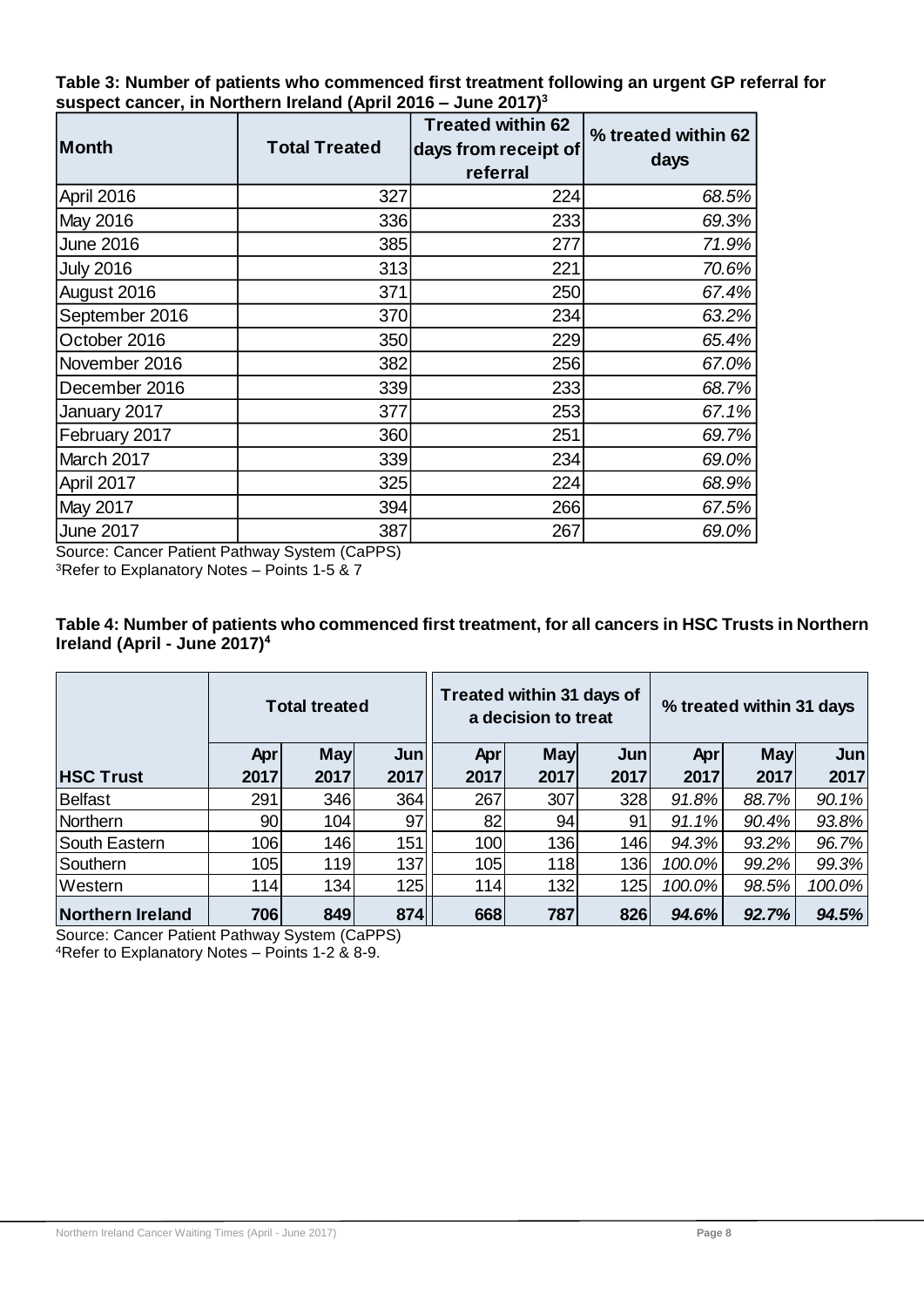**Table 5: Number of patients who commenced first treatment, for all cancers, in Northern Ireland by tumour site (April - June 2017) 5**

|                    | <b>Total treated</b> |                 | Treated within 31 days of<br>a decision to treat |      |                 | % treated within 31 days |        |            |        |
|--------------------|----------------------|-----------------|--------------------------------------------------|------|-----------------|--------------------------|--------|------------|--------|
|                    | Apr                  | <b>May</b>      | Jun                                              | Apr  | <b>May</b>      | Jun                      | Apr    | <b>May</b> | Jun    |
| <b>Cancer Type</b> | 2017                 | 2017            | 2017                                             | 2017 | 2017            | 2017                     | 2017   | 2017       | 2017   |
| <b>Brain/CNS</b>   |                      | 10 <sub>l</sub> | 15                                               |      | 10 <sup>1</sup> | 15                       | 100.0% | 100.0%     | 100.0% |
| Breast             | 115                  | 140             | 167                                              | 107  | 1331            | 159                      | 93.0%  | $95.0\%$   | 95.2%  |
| Gynae              | 31                   | 49              | 51                                               | 31   | 36              | 43                       | 100.0% | 73.5%      | 84.3%  |
| Haematological     | 68                   | 62              | 59                                               | 68   | 62              | 59                       | 100.0% | 100.0%     | 100.0% |
| Head/Neck          | 23                   | 39              | 28                                               | 23   | 39              | 27                       | 100.0% | 100.0%     | 96.4%  |
| Lower GI           | 77                   | 104             | 113                                              | 73   | 98              | 113                      | 94.8%  | 94.2%      | 100.0% |
| Lung               | 69                   | 98              | 89                                               | 66   | 94              | 87                       | 95.7%  | 95.9%      | 97.8%  |
| Sarcomas           | 2                    |                 | 3                                                |      |                 | 2                        | 50.0%  | 100.0%     | 66.7%  |
| Skin               | 99                   | 106             | 117                                              | 96   | 97              | 112                      | 97.0%  | 91.5%      | 95.7%  |
| Upper GI           | 65                   | 58              | 78                                               | 65   | 56              | 76                       | 100.0% | $96.6\%$   | 97.4%  |
| Urological         | 136                  | 166             | 140                                              | 117  | 145             | 119                      | 86.0%  | 87.3%      | 85.0%  |
| Other              | 14                   | 16              | 14                                               | 14   | 16              | 14                       | 100.0% | 100.0%     | 100.0% |
| Northern Ireland   | 706                  | 849             | 874                                              | 668  | 787             | 826                      | 94.6%  | 92.7%      | 94.5%  |

Source: Cancer Patient Pathway System (CaPPS) <sup>5</sup>Refer to Explanatory Notes – Points 1-2 & 8-10.

| Table 6: Number of patients who commenced first treatment, for all cancers, in Northern Ireland |  |
|-------------------------------------------------------------------------------------------------|--|
| (April 2016 – June 2017) <sup>4</sup>                                                           |  |

| <b>Month</b>     | <b>Total treated</b> | <b>Treated within 31</b><br>days of a decison to<br>treat | % treated within 31<br>days |
|------------------|----------------------|-----------------------------------------------------------|-----------------------------|
| April 2016       | 797                  | 734                                                       | 92.1%                       |
| May 2016         | 774                  | 725                                                       | 93.7%                       |
| <b>June 2016</b> | 857                  | 799                                                       | 93.2%                       |
| <b>July 2016</b> | 732                  | 681                                                       | 93.0%                       |
| August 2016      | 835                  | 789                                                       | 94.5%                       |
| September 2016   | 823                  | 772                                                       | 93.8%                       |
| October 2016     | 795                  | 750                                                       | 94.3%                       |
| November 2016    | 866                  | 825                                                       | 95.3%                       |
| December 2016    | 795                  | 765                                                       | 96.2%                       |
| January 2017     | 841                  | 793                                                       | 94.3%                       |
| February 2017    | 796                  | 756                                                       | 95.0%                       |
| March 2017       | 793                  | 747                                                       | 94.2%                       |
| April 2017       | 706                  | 668                                                       | 94.6%                       |
| May 2017         | 849                  | 787                                                       | 92.7%                       |
| <b>June 2017</b> | 874                  | 826                                                       | 94.5%                       |

Source: Cancer Patient Pathway System (CaPPS) <sup>4</sup>Refer to Explanatory Notes – Points 1-2 & 8-9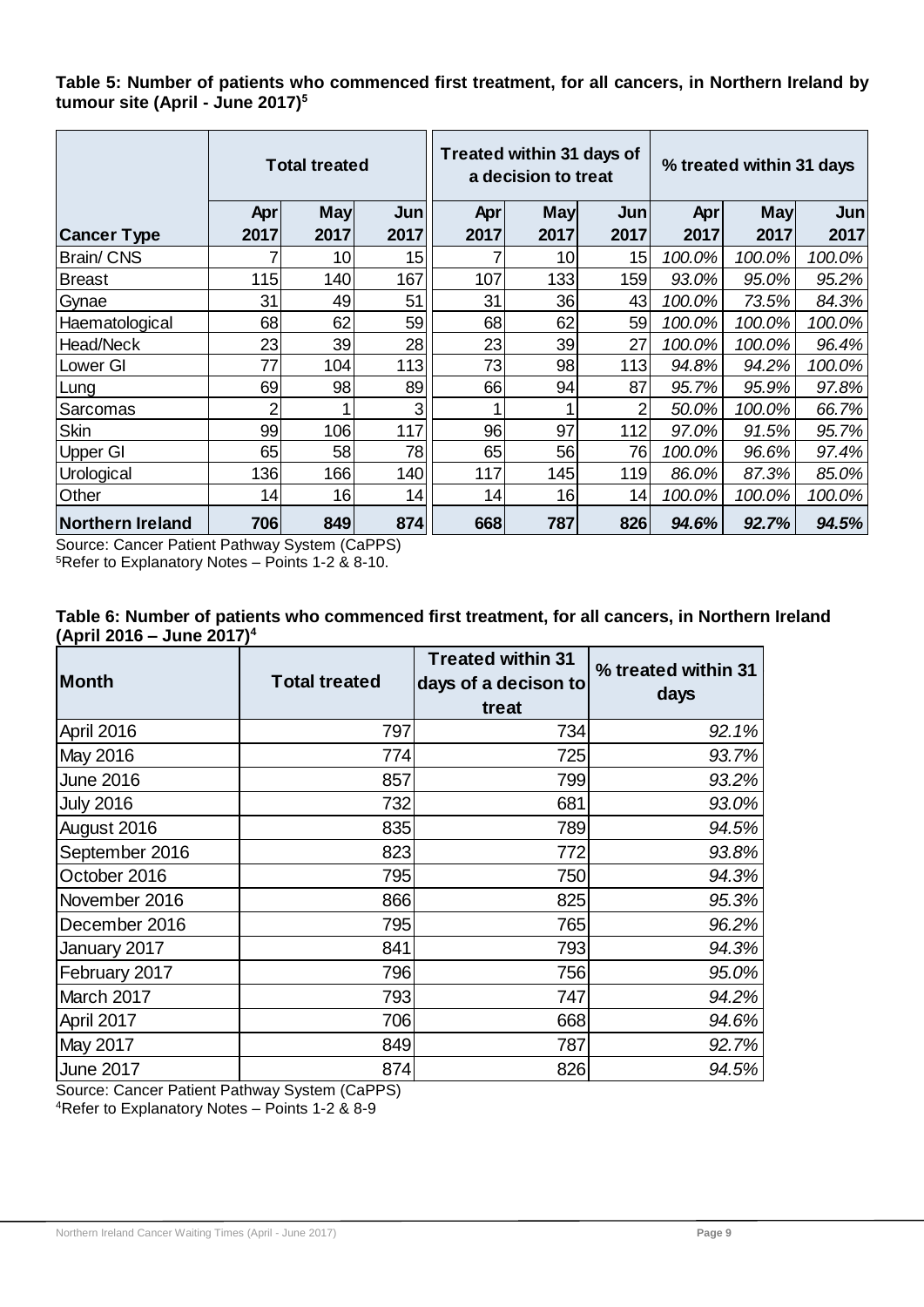**Table 7: Number of patients seen by a breast cancer specialist following an urgent referral for suspect cancer in HSC Trusts in Northern Ireland (April - June 2017) 6**

|                         | <b>Total seen</b> |            |       | Seen within 14 days or<br>less |            |       | % seen within 14 days |            |                  |
|-------------------------|-------------------|------------|-------|--------------------------------|------------|-------|-----------------------|------------|------------------|
|                         | Apr               | <b>May</b> | Jun   | Apr                            | <b>May</b> | Jun   | Apr                   | <b>May</b> | Jun <sub>1</sub> |
| <b>HSC Trust</b>        | 2017              | 2017       | 2017  | 2017                           | 2017       | 2017  | 2017                  | 2017       | 2017             |
| <b>Belfast</b>          | 273               | 250        | 284   | 273                            | 250        | 283   | 100.0%                | 100.0%     | 99.6%            |
| Northern                | 287               | 357        | 389   | 194                            | 339        | 364   | 67.6%                 | 95.0%      | 93.6%            |
| South Eastern           | 210               | 195        | 198   | 210                            | 195        | 198   | 100.0%                | 100.0%     | 100.0%           |
| Southern                | 153               | 176        | 214   | 30 <sub>l</sub>                | 38         | 49    | 19.6%                 | 21.6%      | 22.9%            |
| Western                 | 248               | 261        | 244   | 248                            | 261        | 244   | 100.0%                | 100.0%     | 100.0%           |
| <b>Northern Ireland</b> | 1,171             | 1,239      | 1,329 | 955                            | 1,083      | 1,138 | 81.6%                 | 87.4%      | 85.6%            |

Source: Departmental Return SDR 2.

<sup>6</sup>Refer to Explanatory Notes – points 1-2 & 11-13

#### **Table 8: Number of patients seen by a breast cancer specialist following an urgent referral for suspect cancer in Northern Ireland (April 2016 – June 2017) 6**

| Month            | <b>Total seen</b> | Seen within 14 days<br>or less | % seen within 14<br>days |
|------------------|-------------------|--------------------------------|--------------------------|
| April 2016       | 1,287             | 968                            | 75.2%                    |
| May 2016         | 1,268             | 818                            | 64.5%                    |
| <b>June 2016</b> | 1,433             | 916                            | 63.9%                    |
| <b>July 2016</b> | 1,094             | 925                            | 84.6%                    |
| August 2016      | 1,346             | 1,074                          | 79.8%                    |
| September 2016   | 1,381             | 1,323                          | 95.8%                    |
| October 2016     | 1,290             | 1,282                          | 99.4%                    |
| November 2016    | 1,301             | 1,230                          | 94.5%                    |
| December 2016    | 1,211             | 1,107                          | 91.4%                    |
| January 2017     | 1,102             | 964                            | 87.5%                    |
| February 2017    | 1,226             | 1,099                          | 89.6%                    |
| March 2017       | 1,491             | 1,283                          | 86.0%                    |
| April 2017       | 1,171             | 955                            | 81.6%                    |
| <b>May 2017</b>  | 1,239             | 1,083                          | 87.4%                    |
| <b>June 2017</b> | 1,329             | 1,138                          | 85.6%                    |

Source: Departmental Return SDR 2

<sup>6</sup>Refer to Explanatory Notes – points 1-2 & 11-13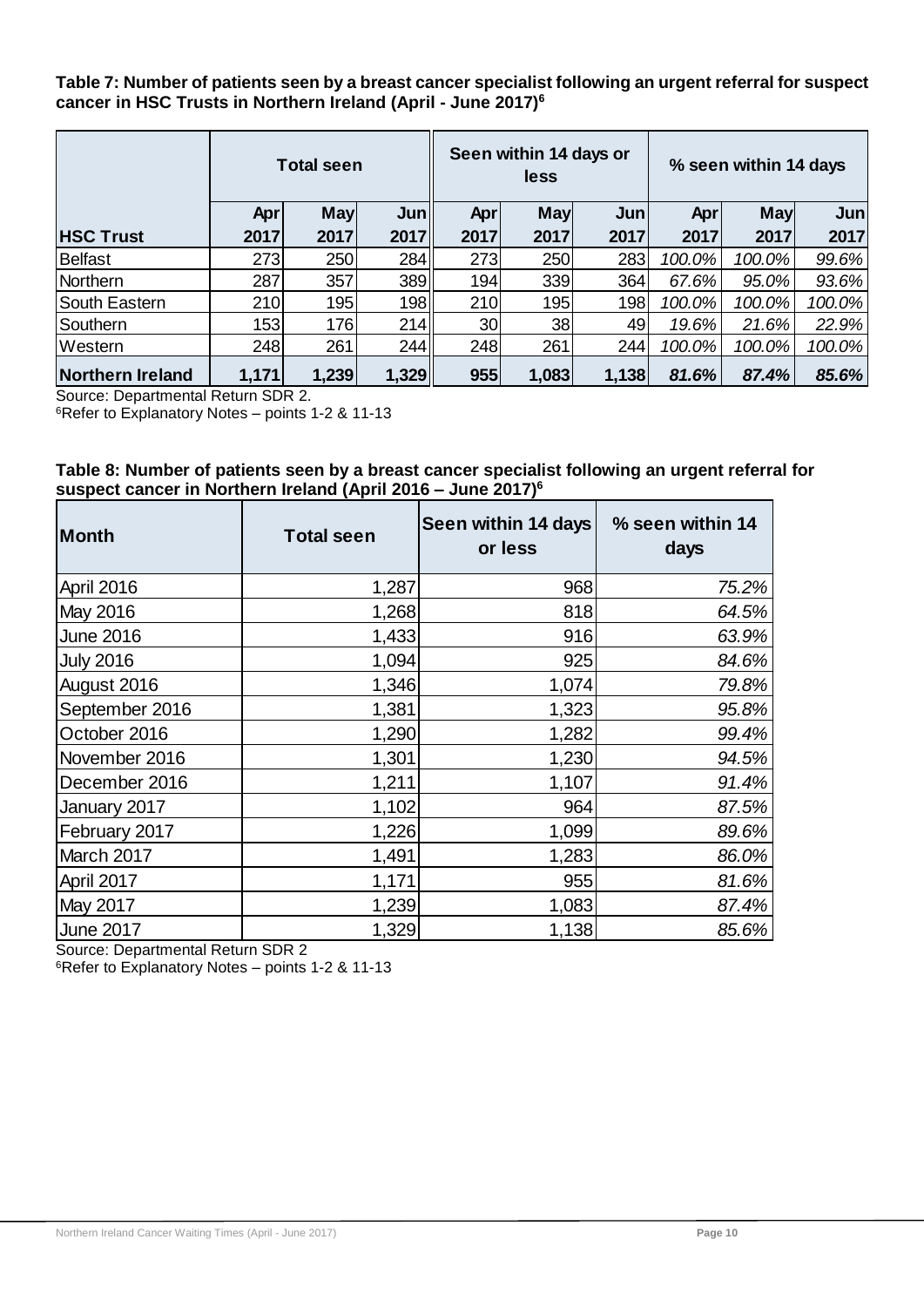**Table 9: Number of patients referred for suspect breast cancer in Northern Ireland (April 2016 – June 2017)<sup>7</sup>**

| <b>Month</b>     | <b>Total New</b><br><b>Referrals</b><br>Received | <b>New Urgent</b><br><b>Referrals</b> |
|------------------|--------------------------------------------------|---------------------------------------|
| April 2016       | 2,393                                            | 1,509                                 |
| May 2016         | 2,067                                            | 1,391                                 |
| <b>June 2016</b> | 2,083                                            | 1,436                                 |
| <b>July 2016</b> | 1,724                                            | 1,269                                 |
| August 2016      | 1,848                                            | 1,333                                 |
| September 2016   | 1,968                                            | 1,396                                 |
| October 2016     | 2,010                                            | 1,375                                 |
| November 2016    | 1,954                                            | 1,337                                 |
| December 2016    | 1,674                                            | 1,214                                 |
| January 2017     | 2,015                                            | 1,436                                 |
| February 2017    | 1,899                                            | 1,337                                 |
| March 2017       | 2,112                                            | 1,553                                 |
| April 2017       | 1,683                                            | 1,224                                 |
| May 2017         | 1,952                                            | 1,402                                 |
| June 2017        | 1,940                                            | 1,398                                 |

Source: Patient Administration System via HSC Data Warehouse <sup>7</sup>Refer to Explanatory Notes – points 1 & 14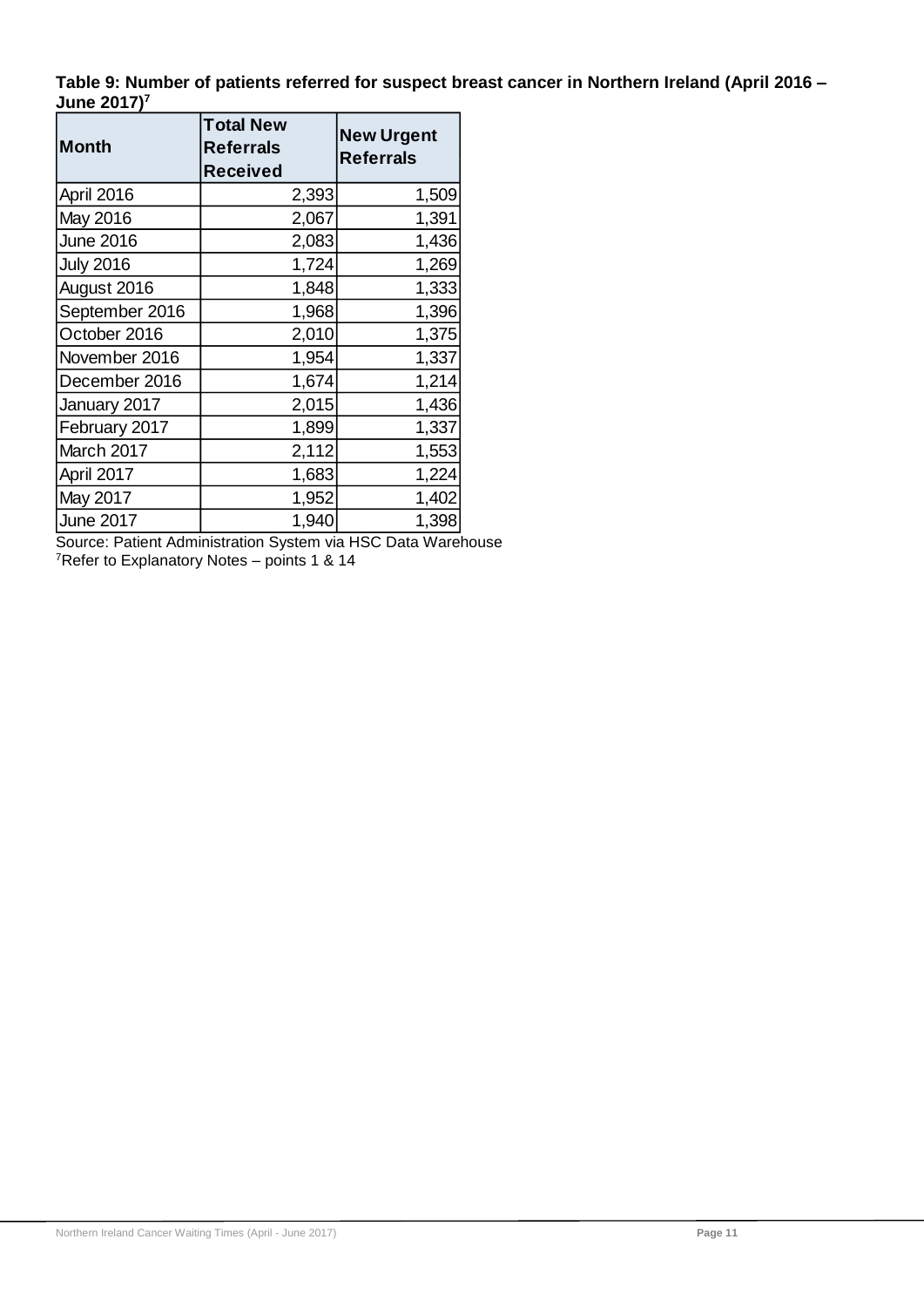# **Appendix 1: Explanatory Notes**

- 1. The sources for the data contained in this release are the Outpatient Universe, Cancer Patient Pathway System (CaPPS) and Patient Administration System (PAS).
- 2. The draft 2017/18 Ministerial Target for cancer waiting times, as detailed in the Health and Social Care (Commissioning Plan) Direction (Northern Ireland) 2016, states that from April 2016, (i) at least 95% of patients should begin their first treatment for cancer within 62 days following an urgent GP referral for suspect cancer; (ii) at least 98% of patients diagnosed with cancer should receive their first definitive treatment within 31 days of a decision to treat; and (iii) all urgent breast cancer referrals should be seen within 14 days.
- 3. Data contained in Tables 1, 2, and 3 relate to patients who received a first definitive treatment for cancer (having been given an 'International Classification of Diseases 10' (ICD 10) diagnosis) during each of the three months covered in the publication, following an urgent referral for suspect cancer from a General Practitioner or a routine GP referral that has subsequently been reclassified as urgent by a cancer specialist. Data for all cancers are included with the exception of basal cell carcinoma. Figures also include all patients living outside Northern Ireland and all privately funded patients treated in Health and Social Care hospitals in Northern Ireland. Referrals from sources other than a GP, routine referrals and patients who have not been given an ICD 10 diagnosis are excluded.
- 4. The completed waiting time in Tables 1, 2, and 3 is measured from the date an initial urgent GP referral for suspect cancer is received by the Provider Health and Social Care Trust and ends on the date the patient receives their first definitive treatment for cancer. Adjustments are made to the completed waiting time in the event of a patient cancelling or self deferring treatment or as a result of suspension for either medical or social reasons.
- 5. The measurement of a patient's waiting time in Tables 1, 2, and 3 include cases in which a patient was initially referred to a particular Health and Social Trust for consultant assessment but was then subsequently transferred to another Health and Social Care Trust for treatment. In such cases, the responsibility for that patient is shared, with 0.5 allocated to the Trust where the patient was first assessed and 0.5 to the Trust of first treatment. For example, if a patient is initially referred for assessment in the South Eastern HSC Trust and is then transferred to the Belfast HSC Trust where they receive treatment 70 days after their initial GP referral, both the South Eastern and Belfast HSC Trusts will report 0.5 of a patient treated who waited over 62 days.
- 6. Table 2 reflects the number of patients that were treated in 62 days or less for each tumour site. Tumour sites are an aggregation of applicable ICD 10 codes.
- 7. Between April 2008 and February 2009, the target relating to waiting time for treatment following an urgent GP referral for suspect cancer required that 'at least 75% of patients urgently referred with a suspect cancer should begin their first definitive treatment within 62 days of urgent GP referral'. From March 2009 onwards this target increased to 95% of patients.
- 8. Data contained in Tables 4, 5, and 6 relate to all patients who received a first definitive treatment for cancer (having been given an ICD 10 diagnosis) during each of the three months covered in the publication, irrespective of their source or type of referral. Data include treatment for all cancers, with the exception of basal cell carcinoma. Figures also include all patients living outside Northern Ireland and all privately funded patients treated in Health and Social Care hospitals in Northern Ireland. Patients that have not been given an ICD 10 diagnosis are excluded.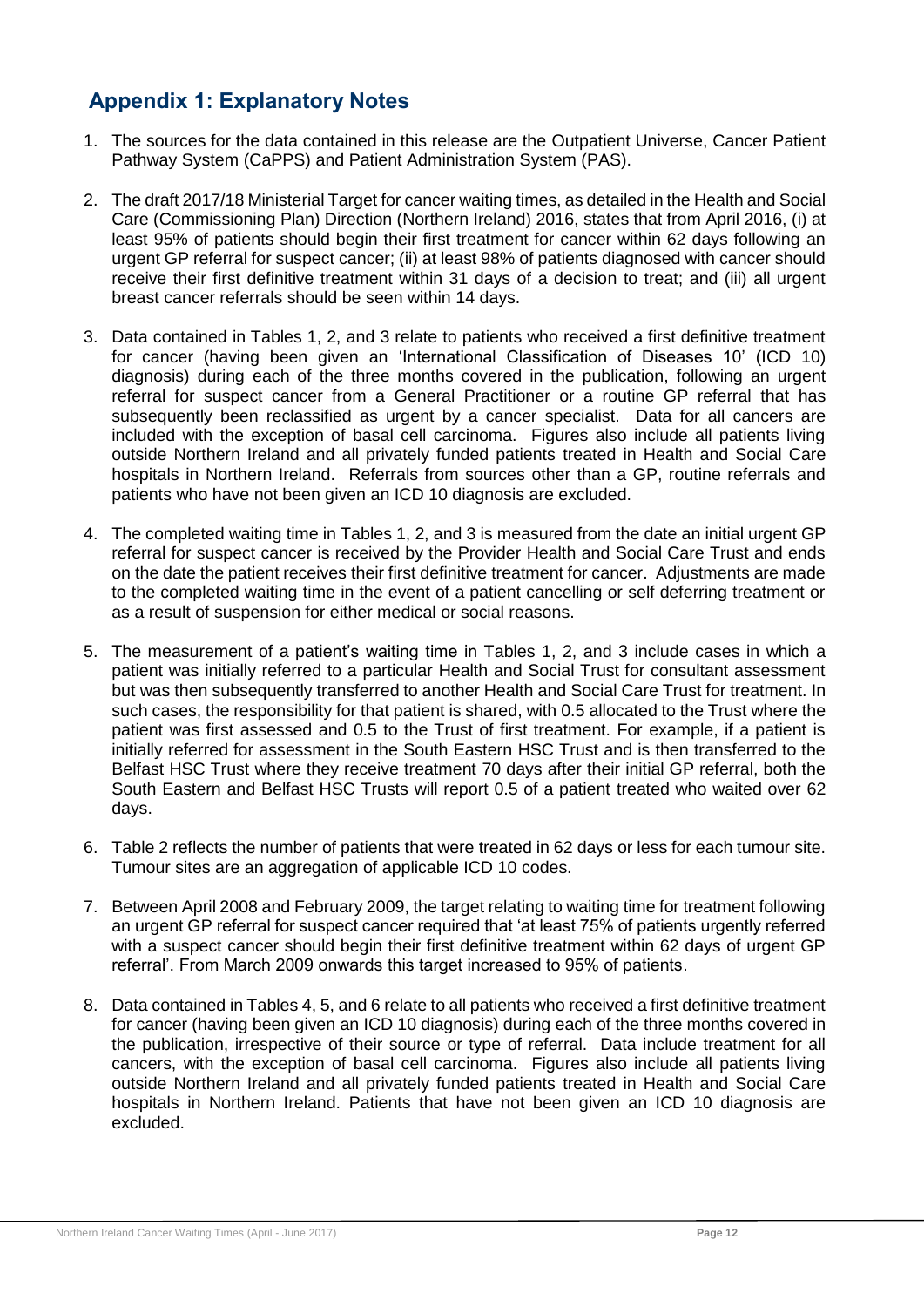- 9. The completed waiting time in Tables 4, 5, and 6 is measured from the date a decision is taken to treat a patient for cancer and ends on the date the patient receives their first definitive treatment for cancer. The decision to treat is the date on which the patient and the clinician agree the planned treatment. Adjustments are made to the completed waiting time in the event of a patient cancelling or self-deferring treatment or as a result of suspension for either medical or social reasons.
- 10. Table 5 reflects the number of patients that were treated in 31 days or less for each tumour site. Tumour sites are an aggregation of applicable ICD 10 codes.
- 11. Data contained in Tables 7 and 8 relate to all urgent referrals (excluding those that have been reclassified as routine by the breast specialist) for suspect breast cancer, and routine referrals that have subsequently been reclassified as urgent by a breast specialist that were first seen during each of the three months covered in the publication. Figures also include patients living outside Northern Ireland and all privately funded patients seen in Health and Social Care hospitals in Northern Ireland.
- 12. The completed waiting time in Tables 7 and 8 is measured from the date an initial breast cancer referral is first received by the Provider HSC Trust, and ends on the date that the patient attends their first outpatient appointment with a breast cancer specialist. Adjustments are made to the completed waiting time in the event of a patient cancelling, self-deferring or failing to attend a first outpatient appointment.
- 13. Figures provided in Tables 7 and 8 reflect all urgent referrals for breast cancer both from GP's and other practitioners.
- 14. Figures provided in the Breast Cancer Referrals section reflect all new referrals received for suspect breast cancer irrespective of their source of referral.
- 15. Information on the grouping of ICD 10 codes by tumour site is available at the following link: <https://www.health-ni.gov.uk/articles/cancer-waiting-times>
- 16. HIB surveyed data providers during 2011/12 to ascertain the cost of producing, validating and submitting the information required for this publication. This relates to the time taken to generate, validate and submit data, over and above what is already required by their organisation for internal performance management purposes. The cost to data providers of compliance with HIB's requirements for this publication, based on HSC salary costs, was £2,378.
- 17. Monthly data relating to cancer waiting times have also been presented in spreadsheet format (Microsoft Excel), split by HSC Trust, and where applicable tumour site, in order to aid secondary analysis. These data are available at the following link: <https://www.health-ni.gov.uk/articles/cancer-waiting-times>
- 18. Information on waiting times for the months of July, August and September 2017 will be published on Wednesday 10<sup>th</sup> January 2018.
- 19. Data contained within this publication are National Statistics except for breast cancer referrals which are currently statistics in development.